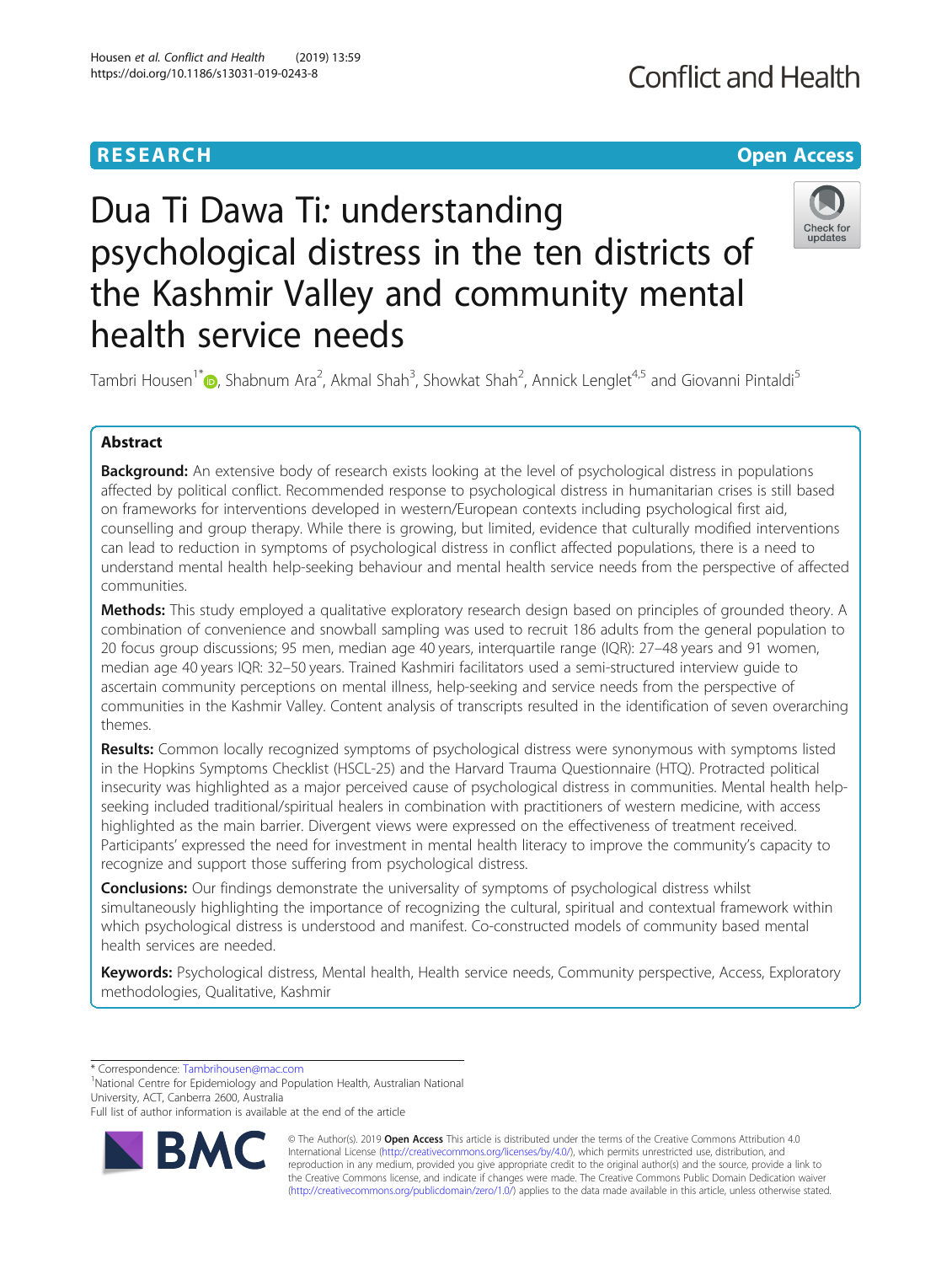#### Background

Protracted conflict provides periods of peace interspersed with periods of political violence and insecurity. A recognized protective factor for improving mental health outcomes in populations affected by political conflict is the re-establishment of safety and security in the immediate environment  $[1, 2]$  $[1, 2]$  $[1, 2]$ . Likewise, persistent conditions of actual or perceived threat have been found to support the genesis and maintenance of psychological distress in affected populations [\[1](#page-9-0), [3](#page-9-0)]. We conducted a qualitative study as part of ongoing activities to better understand the burden of psychological distress in the Kashmir Valley and specifically explore community perceptions of and reactions towards symptoms of psychological distress, document current health seeking behaviours and identify perceived mental health service needs.

Following the partition of India in 1947, the Kashmir Valley has been subject to continual political insecurity and ongoing conflict [[4\]](#page-9-0). In 1989, an insurgency began leading to the displacement of over 100, 000 Kashmiri Pandits and 30 years of militant and military activity [\[5](#page-9-0)]. By 2015, approximately 70,000 Kashmiris had lost their lives in the conflict and 8000 people had been reported missing [[6\]](#page-9-0). Frequent confrontations with violence have been reported including displacement, exposure to crossfire, ballistic trauma, round-up raids, torture, rape, forced labour, arrests/kidnappings and disappearances [[7,](#page-9-0) [8\]](#page-9-0). The Office of the United Nations High Commission for Human Rights (OHCHR) 2018 report states that an estimated 130–145 civilians were killed by security forces between July 2016 and March 2018 and a further 16–20 killed by armed groups during the same period [[9\]](#page-9-0). The loss of human life, human rights abuses and a resulting context of ongoing low-grade conflict has had its impact on Kashmir's population. In addition, the effect of prolonged exposure to violence on the psychological well-being of the population has been confounded by natural disasters such as a 7.6 Mw magnitude earthquake in 2005 and floods in 2014. In Kashmir additional confounders include widespread poverty, uncertainty, grief, oppression and fear in addition to high unemployment with limited development of employment generating sectors.

The continuation of violent flare-ups in the Kashmir Valley leave many people in chronic heightened levels of stress, known locally as 'tension' or 'pareshani' due to the 'situation' or 'halaat'. In 2015 Médecins Sans Frontières (MSF) partnered with the Department of Psychology at Kashmir University and the Institute of Mental Health and Neurosciences (IMHANS- Kashmir's only psychiatric hospital), Kashmir's only psychiatric hospital, to conduct a population based survey to provide baseline prevalence estimates of psychological distress in all ten districts of the Kashmir Valley [\[10](#page-9-0), [11\]](#page-9-0). Prevalence estimates of probable depression, anxiety and PTSD in the Kashmir Valley were 41, 26 and 19%, respectively [\[11](#page-9-0)]. These estimates were based on scores on the 25 item Hopkins Symptoms Checklist (HSCL-25) for symptoms of depression and anxiety and the Harvard Trauma Questionnaire 16-item scale (HTQ-16) for Posttraumatic Stress Disorder. These tools are not diagnostic tools, diagnosis can only be confirmed via clinical interview with a clinical psychologist/psychiatrist, however, the high proportion of the adult population scoring above established cut-off scores demonstrated high levels of psychological distress in the Kashmiri population. Among the traumatogenic events witnessed or experienced, 47% had witnessed the violent death of someone they knew. Alarmingly, 12% of survey respondents reported having had thoughts of ending their life in the four weeks prior to the survey  $[12]$  $[12]$ . A rise in outpatient presentations for mental health issues has been reported by IMHANS from an average of 100 per week in 1980 to between 200 and 300 per day in 2013 [[13](#page-9-0)]. In addition, the number of suicide attempts increased by more than 250% between 1994 and 2012 [[14\]](#page-9-0). Mental health studies conducted in the Kashmir Valley consistently report a high prevalence of traumatogenic experiences and associated symptoms of psychological distress. Khan (2013) measured mental health outcomes in 390 probability sampled urban households in four administrative regions of Srinagar, reporting that 46% of the sample suffered from anxiety and 32%, depression [\[15](#page-9-0)]. Between 2003 and 2005, Margoob et al. [\[16](#page-9-0)] used clinical interviews conducted by psychiatrists to assess the prevalence of PTSD in 2391 probability sampled individuals from six districts of the Kashmir Valley. Prevalence of PTSD was found to be 7% with a life-time prevalence rate of PTSD reported at 15% [\[16\]](#page-9-0). Using the Self Reporting Questionnaire (SRQ) and probability sample of 510 households in two districts in the Kashmir Valley in 2005, De Jong et al. [\[7](#page-9-0), [8\]](#page-9-0) reported that psychological distress was experienced by 33% of their sample, with one-third reporting suicidal ideation. Research has also been conducted on the negative impact of natural disasters on mental health in the Kashmir Valley [[17](#page-9-0)–[19](#page-9-0)].

Although increased vulnerability to psychological distress in populations affected by protracted conflict is widely recognized [[3\]](#page-9-0), this often does not equate to increased access to care and treatment. The treatment gap for mental health is well-recognised, exacerbated in resource limited settings experiencing political instability where it is estimated to be in excess of 90% [\[20](#page-9-0), [21](#page-9-0)]. The World Health Organization (WHO) has strongly advocated for the introduction of mental health in primary healthcare [[22,](#page-9-0) [23\]](#page-9-0) with research reporting successful implementation of primary care mental health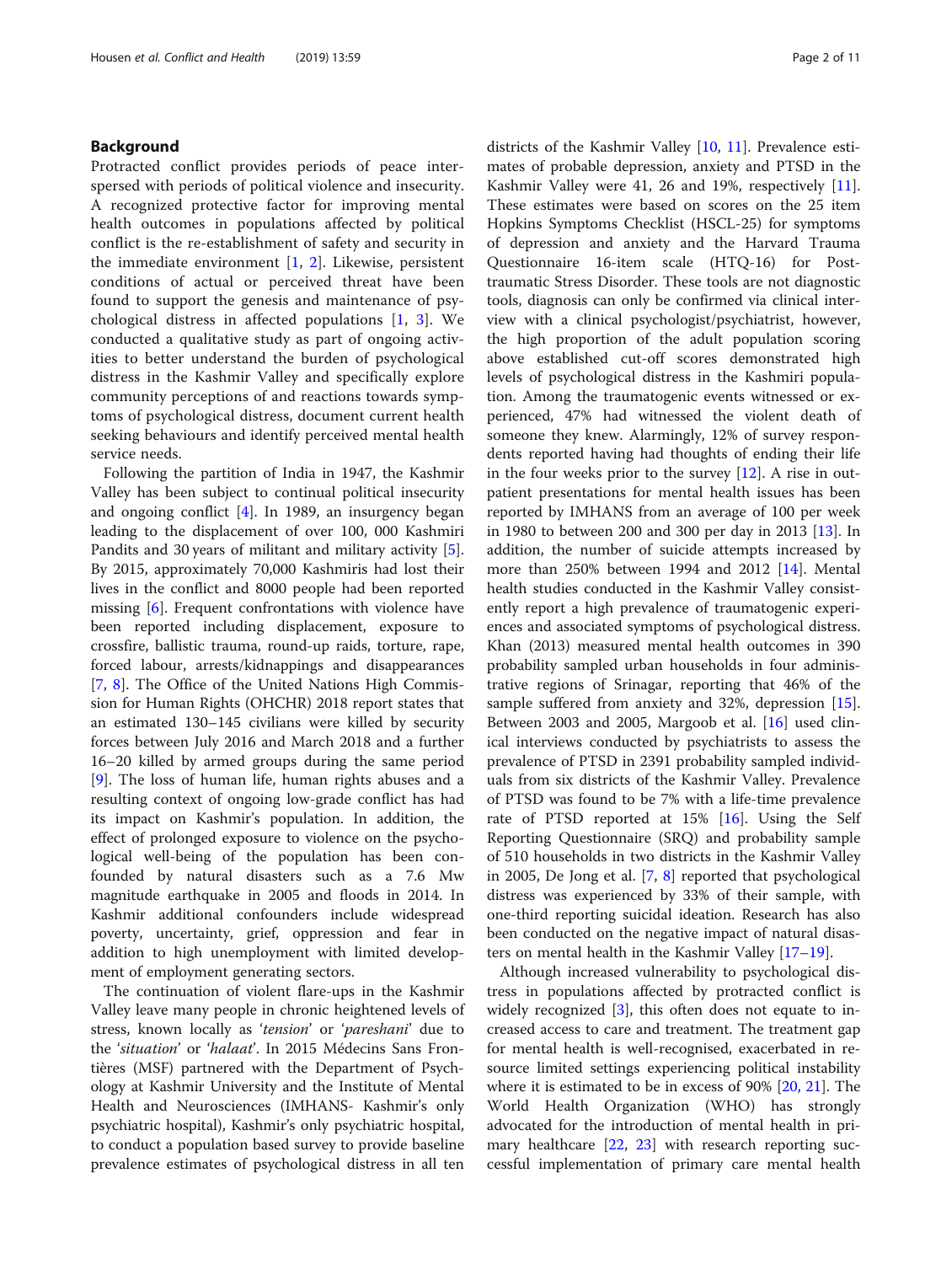programmes [\[24,](#page-9-0) [25\]](#page-9-0); however, few primary care workers know how to recognise an individual with mental health issues. In 1999, the government of India initiated the District Mental Health Plan (DMHP) with the intention of staggering a rolling out of community-based mental health services in all states of India [[26\]](#page-9-0). The programme commenced in Jammu/Kashmir in 2004–2005, however, the 2012 National Mental Health Plan (NMHP), report results from a review of the DMHP stating it was barely functional in most districts [\[27](#page-9-0)] [\[28\]](#page-9-0). Médecins Sans Frontières (MSF) has provided mental health and psychosocial services in five districts of the Kashmir Valley since 2012.

Mental health is a socially constructed and socially defined concept; that is, different societies, groups, cultures, institutions and professions have very different ways of conceptualizing its nature and causes, determining what is mentally healthy, and deciding what interventions, if any, are appropriate [[29\]](#page-10-0). Understanding that mental health is highly context-sensitive, influenced by cultural factors such as class, gender, ethnicity, religion, in addition to a range of social factors is imperative for the development of person-centered care and treatment.

We conducted a qualitative study as part of ongoing activities to better understand the burden of mental health distress in the Kashmir Valley and specifically explore community perceptions of and reactions towards mental illness, document current health seeking behaviours and identify perceived mental health service needs. This study was part of a larger multi-method study incorporating qualitative and quantitative methodologies as complimentary, although separate, study designs. Results of the quantitative arm, a large cross-sectional survey are presented elsewhere  $[11]$  $[11]$  $[11]$ . The findings from this study provide further insight into mental health needs in the Kashmir Valley, which will help increase relevance and impact of service delivery in Kashmir, whilst also serving as an advocacy tool for people-centred mental health programming and policy review.

#### Methods

#### Study setting

The Kashmir Valley is located in the landlocked state of Jammu and Kashmir in India with a total population of approximately 12.5 million [\[30](#page-10-0)]. Available mental health services in the Kashmir Valley follow a western biomedical model of care and treatment. Services are largely centralised in the main city of Srinagar. There is one dedicated psychiatric hospital, the Institute of Mental Health and Neurosciences (IMHANS), which provides inpatient and outpatient, care. Other major hospitals in Srinagar also offer psychiatric services, with a few psychiatrists operating private clinics.

#### Study design and sample selection

A qualitative exploratory research design based on principals of grounded theory [\[31](#page-10-0)] was employed to ascertain community perceptions on mental illness, care seeking and service needs. We chose to include this qualitative arm to the cross-sectional prevalence study in recognition that qualitative methods enable further exploration of social phenomena that is pragmatic, interpretive and grounded in lived experiences.

Focus Group Discussions (FGDs) were conducted separately with groups of men and women in all ten districts of the Kashmir Valley between October–December 2015. One village was selected from each of the ten districts in the Kashmir Valley using a combination of convenience and snowball sampling. The FGD teams travelled with survey teams, collecting data for a large cross-sectional study, on each Tuesday during the ten week data collection period. Therefore, the village in which FGDs were conducted was dependent on where survey teams were travelling on the designated Tuesday. Adult participants ( $\geq$  18 years of age) were identified using a combination of convenience and snowball sampling after initial contact with the village chief. The convenience sampling method was selected to obtain a group of individuals believed to be representative of the community, but chosen for ease of access [[32\]](#page-10-0). In the first instance the village chief was asked to identify men and women ≥18 years of age to discuss 'tension' and 'pareshani' in their community. Clarity was provided that we were seeking a cross-section of the community with respect to age, and were enthusiastic to hear from individuals with and without a family member suffering from mental illness. In the second instance the individuals the village chief selected where then asked to identify others men/women in their community until we reached a sample size of 8–15 per group.

#### Procedures

A semi-structured interview guide with open-ended questions, developed by TH & SA was used to promote discussion on the groups perceptions on the following areas; commonly recognized symptoms of psychological distress and mental illness, factors associated with having an impact on an individual's mental health, community reactions to symptoms of psychological distress and mental illness, mental health help-seeking practices in the community, awareness of services available for the treatment and management of psychological distress and mental illness, the groups understanding of 'counselling' or 'talk therapy' and participants' perspective on what services were required in order to better support mental health in their community (see Additional file [1](#page-9-0) for the interview guide).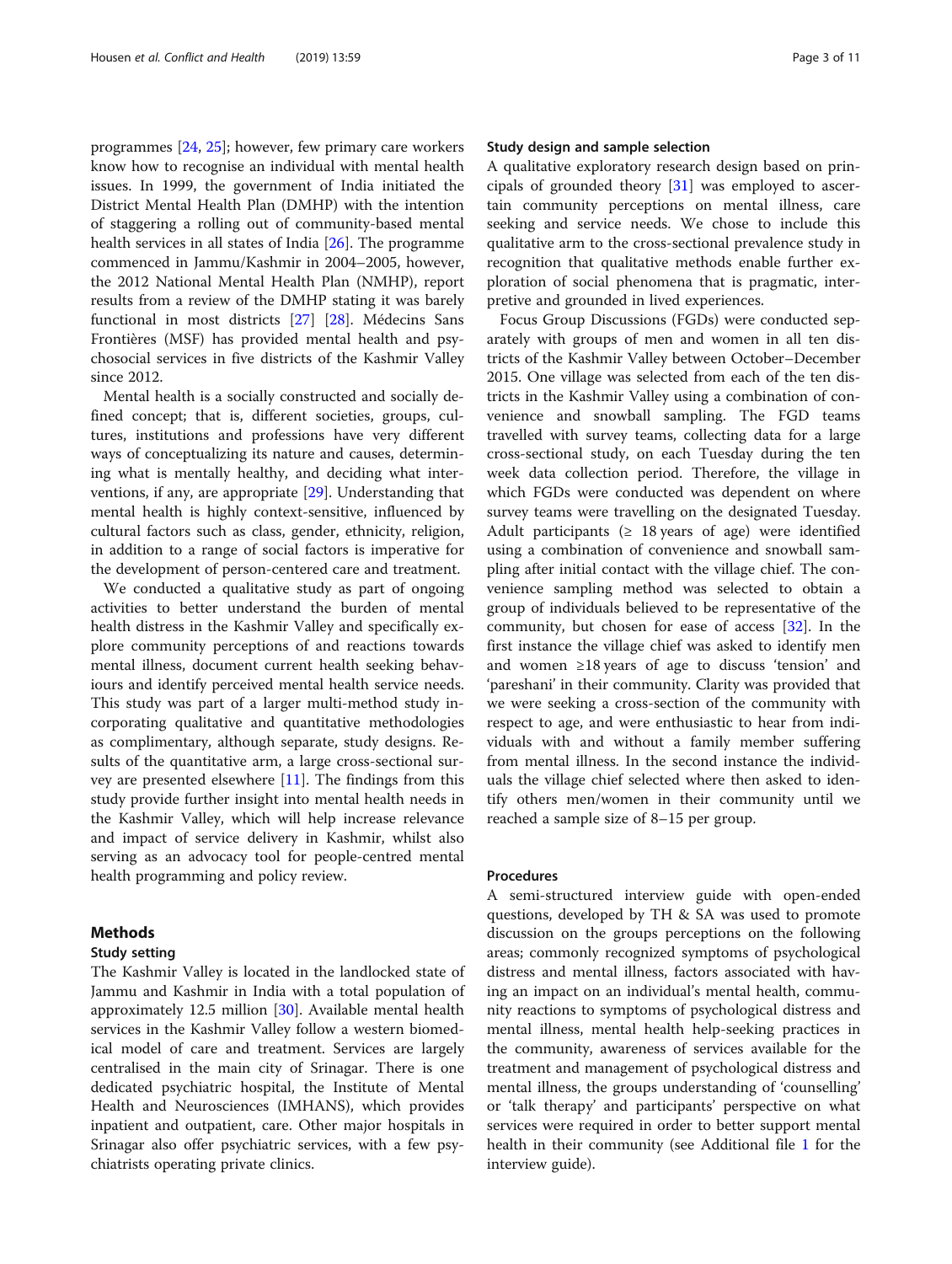Trained Kashmiri bi-lingual male and female facilitators (AS&SA) and assistants facilitated separate group discussions with males and females, respectively. The assistants were responsible for notetaking and recording observations. The facilitators were Kashmiri clinical psychologists and the assistants were postgraduate sociology students from the Kashmir of University. The focus group team was pre-trained by the lead researcher, an experienced qualitative researcher (TH). Objectives of the study were explained to participants and verbal informed consent was obtained, including consent for audio recording. To ensure anonymity demographic data collected by the facilitator was restricted to age and gender. At the beginning of each FGD participants were reminded of the importance of maintaining confidentiality, that they had the right not to participate in any part of the conversation and that they were free to leave the group at any time during the discussion. No incentive was offered for participation. Focus groups were held in private rooms in a community building or private home nominated by the village chief, the average duration was approximately 70 min. Reflexivity [\[33](#page-10-0)], the process of reflecting on the researcher's own knowledge and experience and how this may influence the research was considered throughout the research process. The research team conducted post-FGD debriefs on the journey back to Srinagar, where they discussed and reflected on interactions during the FGD, their impressions and the impact of the discussion on the researcher. Research diaries were also kept by each research team member as recommended by Lincoln and Guba [[34\]](#page-10-0).

Digitally recorded data were transcribed verbatim in Kashmiri and after regaining familiarity with the data, SA conducted the initial content analysis using 'open' coding [\[35](#page-10-0)]. Coding was cross-checked by TH, discrepancies were discussed, consensus reached and final codes entered directly into Microsoft® Office Excel. Continual referencing back to the data during analysis ensured that the analytical process was firmly grounded in the actual data [[36](#page-10-0), [37\]](#page-10-0). Once primary categories and relationships were developed, the transcripts were explored in depth in a second stage of coding [\[37](#page-10-0)]. During this stage connections between categories and relationships were identified and existing codes subcategorised and allocated to minor themes. This process is known in the literature as 'axial coding' or the practice of making connections [[36](#page-10-0), [37\]](#page-10-0). In this way more specific experiences concerned with perceptions of mental health/illness and access to service were given a title or name. The final stage of coding grouped minor themes into major themes, Strauss and Corbin (1990) describe this phase as the process by which all categories are structured around a central or 'core' category [\[31](#page-10-0)]. Transcripts were reexamined and quotes illustrating each of the identified

themes selected. A sub-set of six randomly selected transcripts were translated into English, reviewed and coded using NVivo 11 software [[38](#page-10-0)] by TH independently to assess validity and reliability of the joint-coding process. No major discrepancies were noted. Reflexivity in data analysis occurred through recognizing that the researchers influence the analysis through their own interpretations, underlying assumptions and unconscious biases. We attempted to minimize unconscious bias with the use of two analysts, one a clinical psychologist, and the other not a mental health professional. Reliability and transferability of findings was also confirmed through data saturation. Data saturation was reached within the first six focus group discussions, however for completeness and to ensure all ten districts were represented, focus group discussions were conducted in all 10 districts. The additional focus groups strengthened findings, although new codes and sub-themes emerged, no additional major themes were identified.

The study was approved by the Médecins Sans Frontières Ethics Review Board (ERB) (ID 1516), the Government Medical College Srinagar ERB (ID 19/ETH/GMC/ ICMR), and the Australian National University Human Research Ethics Committee (ID 2015/516).

#### Results

A total of 20 FGDs were conducted, one with females and one with males in each of the ten districts in the Kashmir Valley; 186 participants aged between 18 and 80 years of age attended. 95 men, median age 40 years, interquartile range (IQR): 27–48 years and 91 women, median age 40 years, IQR: 32–50 years. Results are presented under the main emergent themes. Panel 1 highlights the main themes with illustrative quotations.

#### Recognised presentation of mental illness

The presentation of someone suffering from 'pareshani' or psychological distress was described in terms of physical, cognitive, social and behavioural characteristics. Commonly mentioned physical symptoms included; facial expressions reflecting sadness, hopelessness and 'tension', heart palpitations, blood pressure, 'ghabrahat' (Kashmiri term to describe nervousness), changed sleeping patterns, restlessness, weakness, crying always and weeping. Cognitive symptoms discussed included features of dissociation, mood fluctuations and instability, forgetfulness, inability to make decisions, 'physically there but mentally somewhere else', and 'in his own mind with his thoughts', excessive thinking, poor attention or concentration, lack of tolerance or patience, 'mind not functioning well'. The social presentation of someone with psychological distress was described in terms of notable changes in social interaction, and changes in verbal communication. Symptoms discussed included social withdrawal and isolation, a change in speech –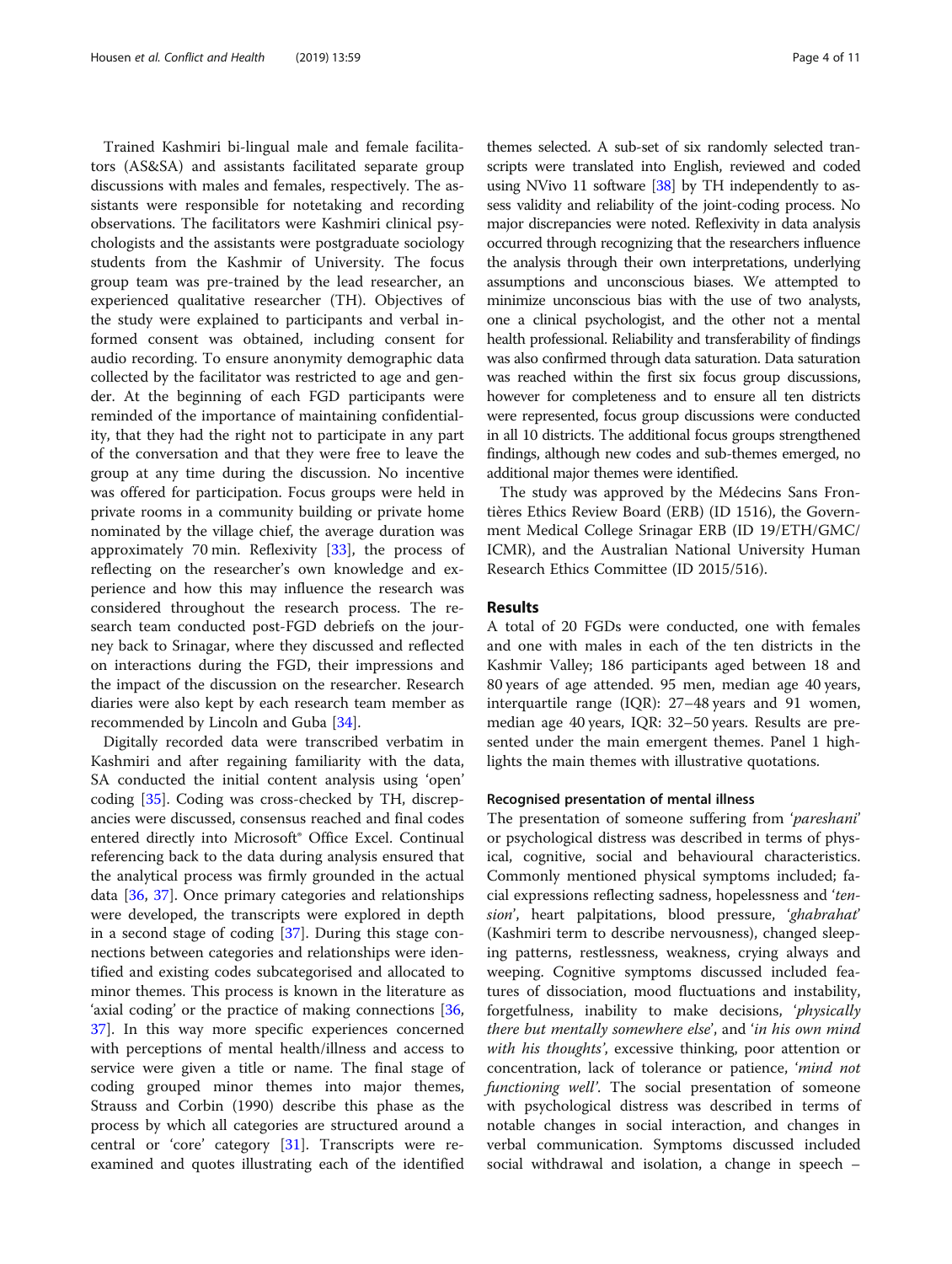talking more or talking less than usual, speech content described as irrelevant or inappropriate, Fanafilla (the Kashmiri term to describe the lack of social boundaries and self-awareness that leads to culturally inappropriate behaviour, and sometimes used for someone who is spiritually connected to divine power) inability to listen to others, loss of interest in life (including in their family), and a lack of tolerance and patience with others. Behavioural presentations discussed related to expressions of aggression and substance use. Anger and aggression were discussed in all focus groups with references to both verbal and physical aggression. The inability to carry out tasks related to daily life and the act of roaming or aimless wandering were other commonly mentioned behavioural presentations.

Symptoms of psychological distress mentioned in the focus group discussions were cross-checked with symptoms listed in the HSCL-25 and HTQ-16. Commonly mentioned symptoms from focus group discussions present in one or more of the screening tools included nervousness, heart palpitations, restlessness, crying easily, sadness, hopelessness, thinking too much, loss of interest in things, changed sleeping patterns, forgetfulness, poor attention and concentration, inability to make decisions, aggression and anger, social withdrawal and isolation,

Panel 1: Illustrative quotations from seven emerging themes on mental health in the Kashmir Valley

#### Presentation of psychological distress

su tchu har waqte mayues aasan taemis tchaeni aasan kah khushi bayei chu su alag thalag yecaan behuen beyi ne kaensi sith kath ne keh nea kah kaem ne yaecaan karun sirf dapaan bea baemha bea vucheha ne kaensi huend buuth nea bayee baemha aenigaetis be nea hasa vucheha gash te keheen ye chu aemis yaemis ye depression chu aasan.

He is always sad, not happy at all, wants to sit alone, doesn't talk, dislikes doing anything, doesn't like to have anyone around him and wants to sit in darkness so that he will not see the light. All this happens to the person who is suffering from depression. 46-yearold female participant, Pulwama

Causative factors Beyi gaye yeim haalat aezik yemaev haalaatav te oen vaariyaa keh vunkaes chuni haekaan insaan taeli aes ceer nacaan vacaan baaki cheez vunkaes chuni haekaan bache agar naebaer naeri, pareshaan che rozaan, paetii paetii chu paevaan aemis pakun khabar cha thaf ma yeyaes keh ma gachi baek cheez chu vunkaes chuni zindagi paeth barosae bae yoeri

Tche na dapaan kah Doctor tchu tuethti, tensioni, yus tensionas wataan tchu, su tchu dawah wavah dewaan, ghacaan tche faraq, wini tchu tension tchu asaan su tchu oeruk yoeruk wanaan, temis tche wanan yi nimoen Doctoras Kum se kum gacaes faraq We say that there is a kind of 'tensionee' doctor who takes care of tension, he prescribes medicine and the person improves. When a person is in tension he can talk nonsense, then we tell them to take him to a doctor; at least he gets better. 45-year-old female participant, Srinagar

#### Barriers to accessing care and treatment

Jo loag gareeb hongay jis k pass koi guzaara nahin hoga vo aesay he chod daetay sonchtae hain ye apnay haal pae shayad mast hai tou rehnay dou hogaya theek tou khud he ho jaega nahin hogaya tou dekhaengay vo nahin karatay iska koi ilaj aesay b bohat loag hai.. People who are poor and cannot afford [treatment], leave such persons [persons with mental health problems] on their own, thinking that they will get better by themselves, or else we see, many people don't even seek

#### Results (Continued)

Panel 1: Illustrative quotations from seven emerging themes on mental health in the Kashmir Valley

dravuus oeri yemaa vapas teith gayee zyadi yaeth saeni kasheeri manz haalat taem te oen vaariyaa dabaav.

The present conditions [Sociopolitical conflict] have affected our life. There was a time when people used to enjoy at late hours. Today, if a child goes outside the house, parents remain tense/worried and look for him all the time as there is uncertainty and they think that he might get arrested or some other unlucky incident may happen to him. Due to uncertain conditions in Kashmir, a person does not know whether he will come back to home or not after going out of the house and this caused lot of stress/tension. . 40-year-old female participant, Pulwama

#### Community perceptions

….yemis zaheni takleef aesi jinabali, temis tche aksar rozan insaan douryi

Distance is maintained from the person who has mental illness. 55 year-old male participant, Srinagar ... Taemis bechaeris tcheni paesh yevaan theek tareeq keh... niche nazree tchis vuchaan

...That poor person is not treated well... Seen as inferior. 27-year- old female participant, Kulgam. ...mea basaan avoide tche karaan aemis yaemis ye zaheni takleef aasi ...I feel the person with the mental health problem is being avoided. 40-year-old female participant, Pulwama,

#### Help seeking practices

Pehlay peer kay pass laejatay hain aksar peer kay pass laejatay hain us kae baad doctor kay pass laejatay hain. First they are taken to a spiritual healer/peer, often taken to a peer and after that they are taken to the doctor. 27-year-old female participant, Baramulla

treatment [for such persons]. 18 year-old female participant, Baramulla

Mental hospital hai lekin mental hospital pura throughout state me dou [\[1](#page-9-0)] he hai ya tou jammu me hai ya Srinagar me hai tou vahan pae ghareeb logun ka sources he nahi hai pohanchnae kay. There is the mental hospital but there [are] only two mental hospitals in the whole state. One is in Jammu and the other in Srinagar. To reach this place is not affordable. 60-year-old male participant, Anantnag

#### Perceptions of the effectiveness of treatment received

Eyess chhe wuchaan, bemaar chhe peeran nishh gachhan rozaan petmou paancxou, sheyou, ya dahou veryou petth. Dahou veryou patte chee tumann henzz mushkilaat badaan, tuman henzz haalat chhe waarya kharaab gachhan, patte chhe tuman ellaaj karun wariya mushkil gachhan What we see, the patients we observe they have been going to the faith healer from the last five years, six years or ten years. After ten years there problem has increased, there conditions worsens and it is very difficult to give them treatment. 20-year-old male participant, Bandipora Tum lukhh yumm aesse chhe ellaj karan chhenn paane zaana zehni sehatt kya gouv. Tuman Daktoran (khaas daktor) chhen pattah kya ellaj pazze eithenn bemaaran Karunn The doctors involved (specialist) do not know what treatment should be given to such patients.45-year-oldmale participant, Kupwara Perceived mental health service

# needs

Koi program hota har dusray teesray din yahan logun ko samjatay, Agar koi clinic he hota vo har ek ko maheenay me ek din kisi din jamah karkay kuch baat samjatay.

There should be some programme every second or third day to make people aware. If there was a clinic here then it would gather and raise awareness among people. 27-yearold female participant, Anantnag.

#### Perceived causative factors associated with psychological distress or 'pareshani'

Perceived causative factors associated with poor mental health outcomes included physical and political insecurity,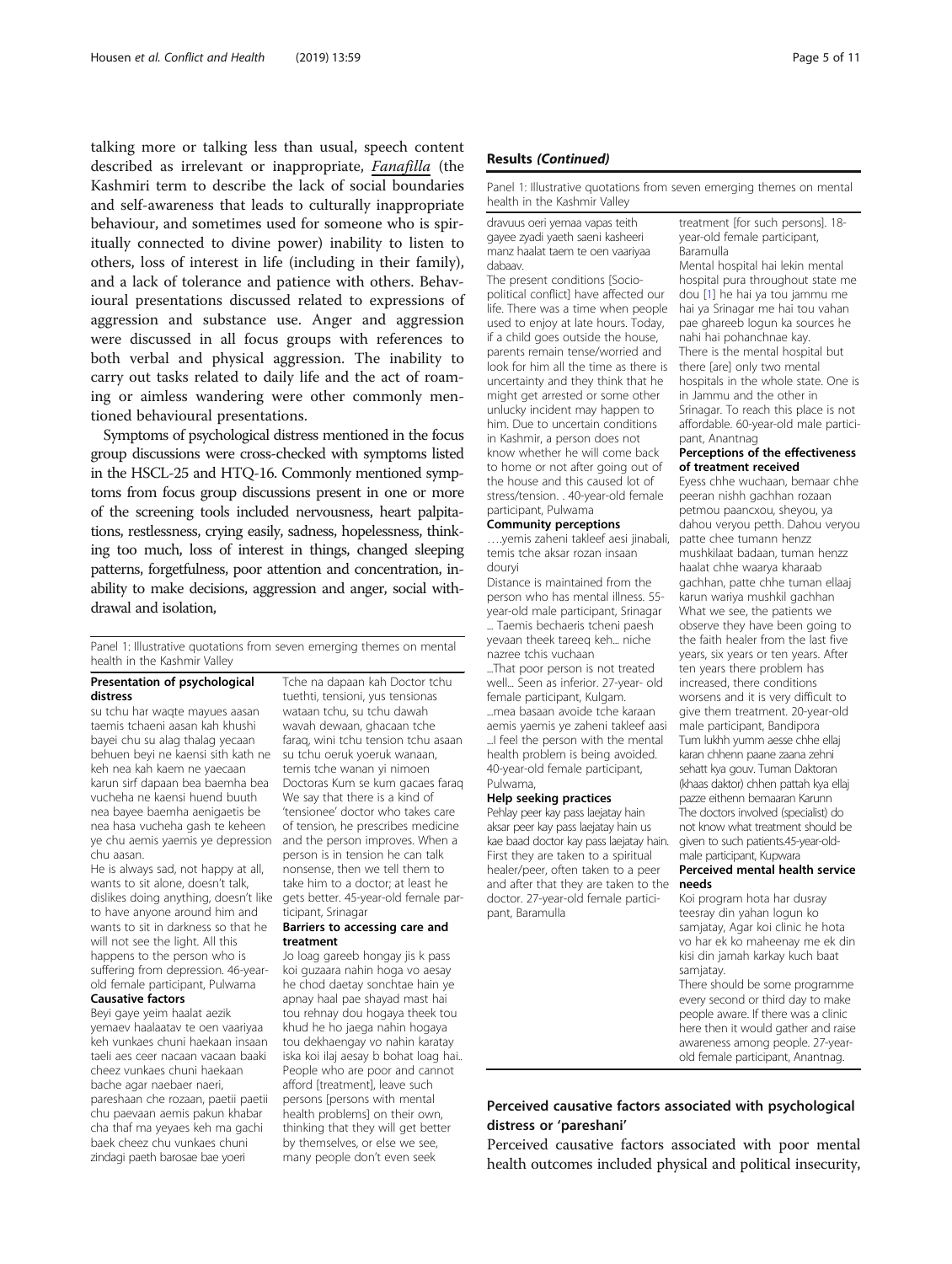socio-cultural factors, socio-economic factors, physical, environmental and spiritual factors. Insecurity and events related to the 'Halaat' or the 'situation' of protracted conflict in the Kashmir Valley were discussed at length in all focus groups as a cause of poor mental health. Specific traumatic events were mentioned such as the death or disappearance of a loved one and exposure to cross firing, but it was also the 'feeling of insecurity' that was discussed, 'it [the potential for insecurity] is always on our mind'. Socio-cultural factors included those related to family conflict or family 'tension', stress associated with the inability to meet socio-cultural expectations such as marriage in early adulthood and the dowry system, the breakdown of socio-cultural norms, interpersonal conflict and for younger Kashmiri's the pressures associated with familial and societal expectations related to academic performance. Interestingly, when suicide was mentioned in focus group discussions it was in the context of the pressures on young people to 'have good [academic] results'. Unemployment was the most commonly discussed socioeconomic factor perceived to have a causative association with poor mental health outcomes. Poverty, the cost of living, inability to provide for the family and lack of job security were also commonly discussed. Perceived physical causes of poor mental health related directly to illness, 'someone who has poor physical health will also have problem in the head – distress' or poor health in the family. In women's focus groups infertility was discussed as a cause of psychological distress and poor mental health. Earthquakes and floods were the most discussed environmental causes of poor mental health, both of which lead to loss of loved ones, loss of property and feelings of 'terror' and *'fear'*. The physical isolation that occurs during the winter season due to heavy snowfall was also perceived to be a cause of psychological distress. Spiritual causes of psychological distress were predominantly attributed to a djinn, 'tasruf' (possession) or fairies (pari). Other spiritual causes that were discussed included 'Nazar' (the evil eye), a curse put on one person by another. An 'act of God' was also indicated as a possible source of mental illness; 'this can be from the Almighty'.

#### Community perceptions of mental illness

When discussing how members of the community perceive an individual with symptoms of mental illness emphasis was placed on the stigma associated with mental illness. This included stigma associated with symptoms, treatment seeking and more broadly societal stigma. When someone displays recognisable symptoms of mental illness the stigma associated with the symptoms is evident in the reported response of members of the community towards these people; 'everyone does not treat them well', 'we don't behave well with them', 'some ignore them, don't think about them,

avoid them', 'some taunt, tease them, make fun of them'. Stigma associated with treatment seeking was associated with community perceptions that someone is 'paagal' (crazy), 'if we take them to a tension doctor people will think they are mad and call them 'paagal', 'people are afraid of going or taking a person to the mental hospital because it is still called as mental asylum/hospital'. The long term impact of societal stigma was discussed with respect to young people, who have had a history of mental illness, being unable to marry, 'we should hide it from others so that others cannot get to know this if the person is of marriageable age', 'even if he gets well, no one will marry him or he will not be given a job in a factory or company.'

#### Help seeking practices for the management of symptoms of mental illness

Participants in all focus groups discussed mental health help seeking behaviour in terms of a combination of socio-cultural and biomedical services. Traditional healers include 'peer saab' (spiritual healer), are often preferred to biomedical services as they are accessible (usually in the same village or nearby), and share cultural knowledge, beliefs and practices. The *peer saab* uses amulets 'taweez', verses from the Koran, and instructs the individual to perform 'niyaaz'/'khatam-e $shaif'$ '(ritual acts that aim to cure them). If treatment is unsuccessful with the peer the family may seek out another peer saab or go to a hospital to see a doctor. Biomedical treatment was referred to by all in terms of medication. It is common for people to adhere to both treatment prescribed from a medical doctor and from the *peer saab*, this has been given the colloquial term of 'Dua Ti Dawa Ti', both prayer and medicine. Pharmacists, locally referred to as a 'compounder' were also discussed as a source of treatment for symptoms of psychological distress. Taking a patient to the psychiatric hospital in Srinagar (the only psychiatric hospital in the Kashmir Valley), referred to by participants as the 'mental hospital', was viewed as a last resort, a decision a family takes when all other resources and options have been exhausted.

#### Perceptions of the effectiveness of treatment received

Mixed perceptions with respect to the effectiveness of treatment received were commonly discussed. The necessity for multiple investigations and tests in the biomedical system was discussed along with divergent views on the effectiveness of treatment; 'we have taken her to every doctor and she is not getting improved', 'the doctor gave me medicine but I was not able to tolerate it', 'tension doctors give medicine and the patient reports that he gets improved'. The common practice in the biomedical system of subjecting the symptomatic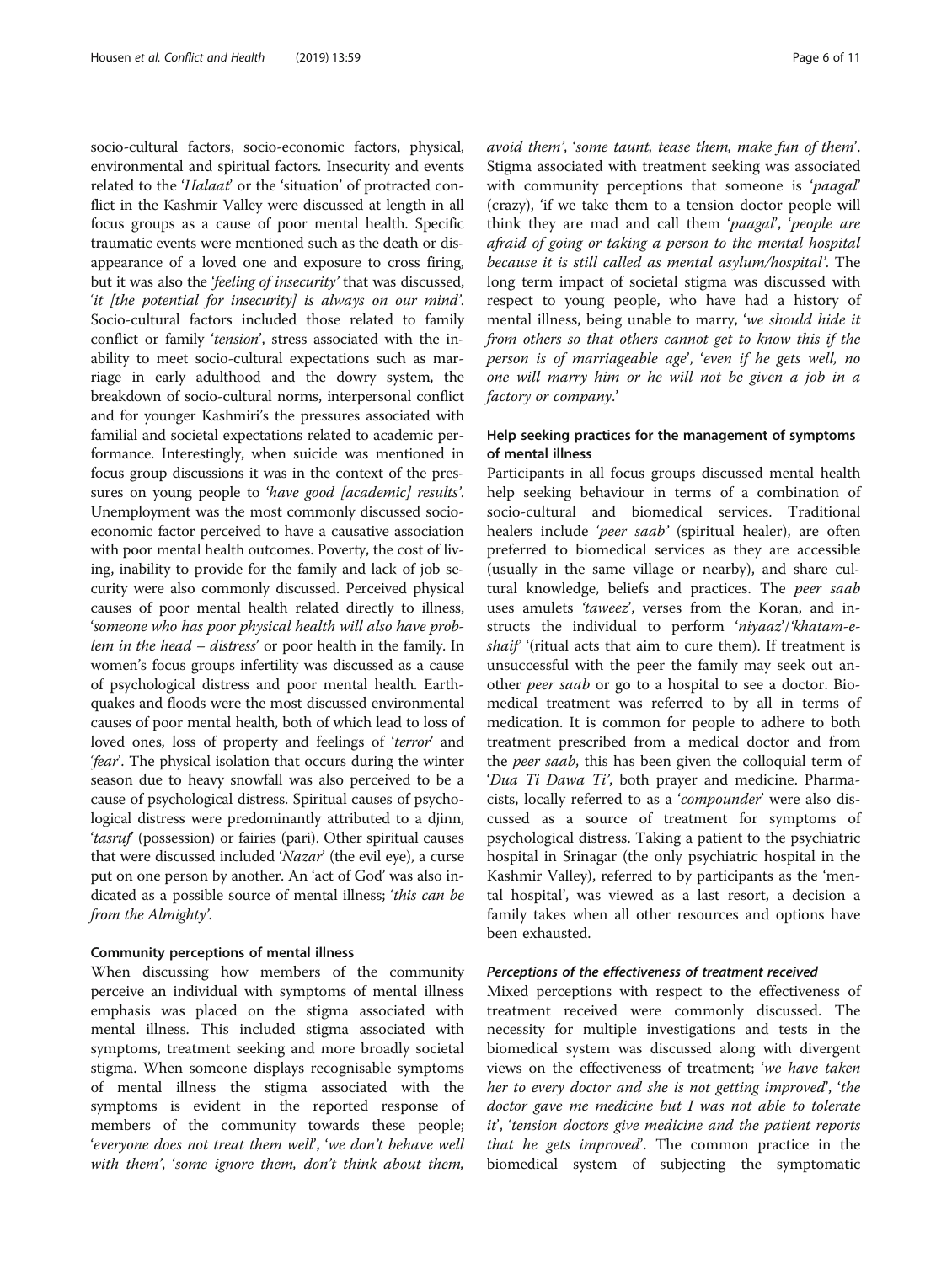individual to multiple investigations was a predominant theme; '[we take them to] multiple specialists and undertake many investigations, [many] rupees are spent on specialists and investigations', 'too many investigations and tests…symptoms get worse until he is finally taken to the mental hospital'. The effectiveness of treatment was at times described in terms of 'fate', 'if it is in his fate he will get better'. The effectiveness of treatment received by traditional healers was also met with divergent views; 'these patients can't get better by treatment from peer', 'they have told me to take her to the shrine, there she will get treated'.

#### Barriers to accessing care and treatment

Perceived barriers to accessing care and treatment included financial constraints, distance to services, lack of physical infrastructure such as roads and transport, and lack of knowledge of available services. Financial constraints to accessing services was viewed as a common barrier, 'if a person does not have money in the pocket then what will he do. Distance to services had an impact on the type of care accessed; 'the peer is nearby and less costly', 'we don't have a doctor or hospital…we get treatment from the compounder [pharmacist]', 'there is no service for people with tension to get first aid'. Inadequate physical infrastructure was mentioned in terms of the need for adequate roads and transport; 'to find [a] doctor we need transport', 'we don't have roads'. Lack of knowledge of available mental health services was emphasised in all focus group discussions; 'we have no knowledge of services', 'we don't have any guidance on this, we only take them to a doctor'. Knowledge was restricted to faith healers, medical doctors and the mental hospital, 'pagalkhana', 'we have heard there is a dimagka (brain/mind) doctor in Srinagar'. In response to the question on their understanding of 'counselling' or 'talk therapy' some participants had little to say; 'we don't know about this', 'we have not heard about this'. Others demonstrated a perception of the concept, described counselling as 'advice', 'giving sympathy', 'treatment', 'physical relaxation exercises', 'a program on the radio', 'brainwash that you don't have a problem', 'making people aware of their problem and how to manage them', 'this can be a responsible wise person in the community who can advise'.

#### Perceived mental health service needs Health service needs

Participants identified a number of services as necessary for the management of mental health in their communities including needs related to health services, physical infrastructure, socio-economics and skill development and community awareness programs. Emphasis was placed on the need for greater proximity to mental health services; 'whatever is needed for this [mental illness] should be here, it [mental health services] should be in every district', 'we should have some kind of clinic here for this [mental illness], provide them a safe space so that they can vent their feelings and have someone to listen to them empathetically. Few participants had knowledge of specialist mental health service providers, beyond the 'mental hospital'. Those who had said that this service was not readily available to them or their community.

Importance was placed on training health care workers and doctors to be able to recognize and manage symptoms of psychological distress and mental illness; '[a need for] staff who can understand and motivate such [mentally ill] people', '[a need for] staff that understand others museebath (troubles)', '[the community needs] Dilbari karin – people who talk in such a way that they [those with mental illness] come out of this'. Physical infrastructure to improve access was commonly referred to as both a barrier to accessing services and as a service need, 'we should have a road'. Socio-economic pressures were recognized as having a negative impact on mental health and as such employment, business development, skill development and employment for women were all mentioned as service needs which would improve overall mental health in the community; 'there should be some way to earn a livelihood', '[we need] some kind of employment for women', 'some business needs to be started here', '[we need] a centre for learning some kind of work and keeping busy'.

A cross-cutting theme under perceptions of community mental health service needs was the need for community awareness programmes. The significance of mental health issues in communities came across strongly in the focus groups with all groups expressing that this was a very important issue in their community, however they felt unequipped to manage people with symptoms of psychological illness. Participants expressed a desire to know how to support members of their family and community with signs and symptoms of psychological distress. 'there should be some programme then people could understand', 'we should have a facility to show us how to do some kind of first aid [for mental illness].'

#### **Discussion**

We report the findings of the qualitative arm of a larger research study exploring mental health in the Kashmir Valley, India [\[39\]](#page-10-0). The aim of this qualitative study was to gain insight into community perceptions on psychological distress, care seeking and service needs. To our knowledge, this is the first study to combine a cross-sectional population based survey with a qualitative exploration of community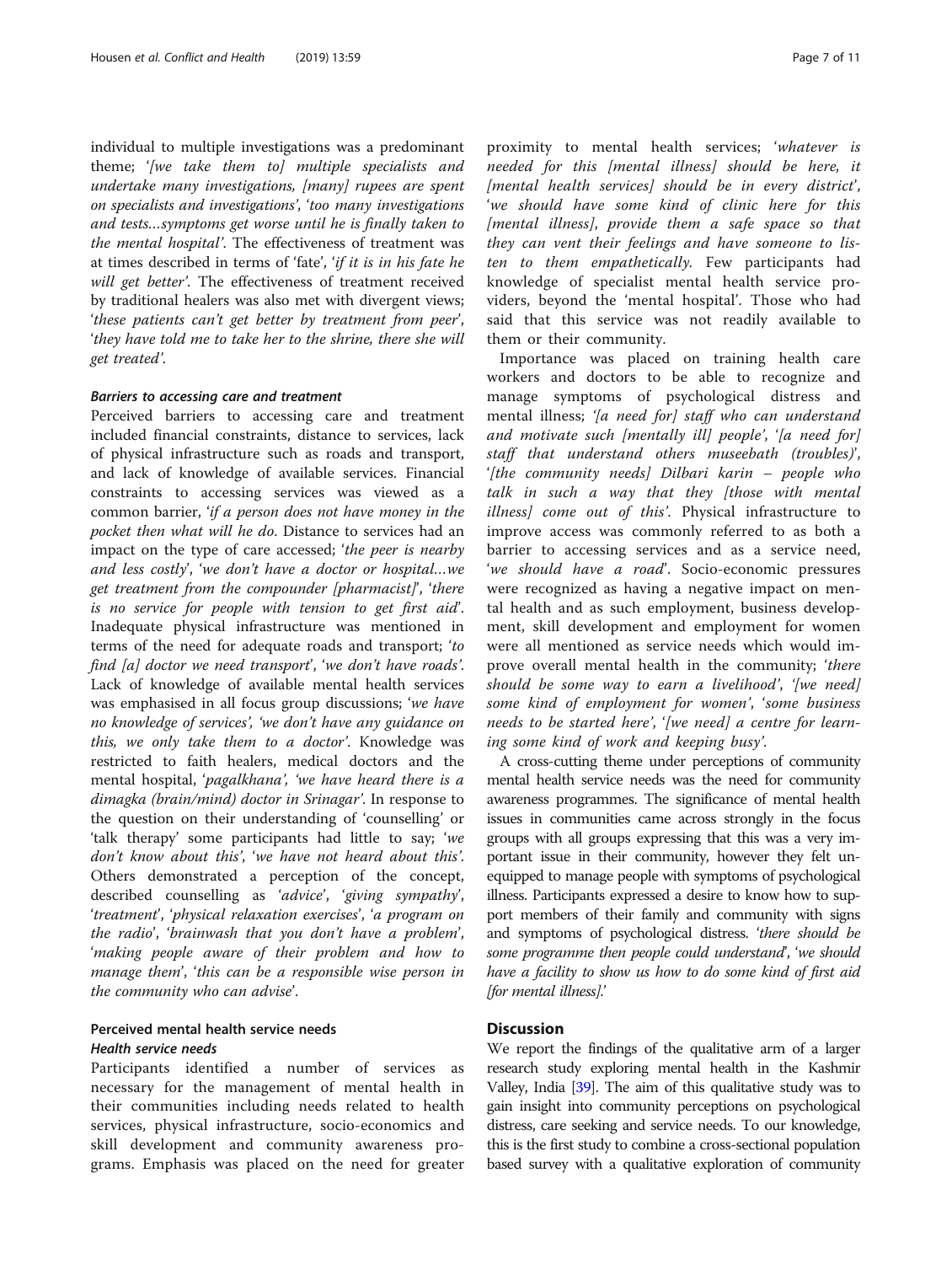perceptions on psychological distress in a population affected by protracted conflict. The findings from the qualitative exploration, reported here, add meaning to the epidemiological evidence and serve to inform programmatic and policy decisions. The cross-sectional survey that occurred concurrently with this qualitative inquiry demonstrated high levels of psychological distress in the Kashmiri population, alongside multiple traumatogenic experiences [[11\]](#page-9-0). Our qualitative inquiry served to further validate the selection of the psychometric screening tools for our cross sectional survey and provided insight into the lived experience of the manifestation of psychological distress in the population. Our findings demonstrate the importance of acknowledging universal idioms of psychological distress in addition to culturally defined expressions and understandings of psychological distress.

While it is well recognized that the development of contextually valid psychometric instruments is the ideal in order to capture local expressions of distress [[40\]](#page-10-0), we found common locally recognized symptoms of psychological distress to be synonymous with symptoms listed in the Hopkins Symptoms Checklist (HSCL-25) and the Harvard Trauma Questionnaire Posttraumatic Stress Disorder checklist (HTQ-16). Thus providing further validation of the use of these instruments in the cross-sectional survey and for potential auxiliary use in the community as tools for early detection and referral [[10,](#page-9-0) [11\]](#page-9-0). In saying this, we recognize that there is a need for a Kashmiri instrument that is grounded in and captures additional local expressions of distress. An approach to developing such an instrument would involve extensive ethnographic research, content validation and evaluation of psychometric properties. Also, one might question the resulting conceptual comparability of such a new instrument. Until such time as an indigenous instrument is developed the culturally adapted and validated HSCL-25 and HTQ-16 [[10](#page-9-0)] have demonstrated a 'good-fit' for use in the Kashmiri population.

The practice of seeking treatment from traditional/ spiritual healers for signs and symptoms of psychological distress is commonplace. Kashmiri's adopt an explanatory model of psychological distress in part defined by the spiritual and/or traditional influences grounded in Islamic religion/faith. The biopsychosocial model is one of the dominant treatment approaches in psychiatry and religious and spiritual orientation/beliefs are considered as an important psychosocial factor in human life. In 1984, the World Health Assembly addressed the importance of a spiritual component in health [\[41\]](#page-10-0), and one of the founding fathers of modern psychiatry, Carl Jung, emphasized the importance of religion in attaining the psychological health and enjoying a normal state of mental well-being [[42](#page-10-0)]. In the Kashmir Valley, it is common practice for individuals to

discuss with Imams and religious leaders their difficulty in dealing with social and psychological problems; people will often consult with religious or faith healers well before they seek western medical services. Positive expectations of the effectiveness of the 'treatment' received by traditional/spiritual healers, such as the use of amulets, verses from the Koran and instructions to perform ritual acts known as 'niyaaz' or 'taweez', gave meaning to psychological symptoms. However, a difference in expectations of effectiveness of treatment and the lived experience were expressed and further explored with the favoured treatment seeking being Dua Ti Dawa Ti (prayer and medicine). The role of the religious leader is to provide advice which would be in relation with the Islamic principles. Beliefs play an important role in terms of managing and treating mental health issues as shown through various studies [\[43](#page-10-0)–[45\]](#page-10-0). Traditional/spiritual healers are recognized as a valuable component of the health system and therefore need to be educated about mental health issues, its management and treatment. Kashmiri's are likely to continue to seek care and treatment from traditional healers alongside that of medical practitioners. Awareness among these leaders regarding mental health, and signs of psychological distress will facilitate early detection and intervention, as they are often the first point of contact and more easily accessible in the community.

The commonality in which poor treatment outcomes were reported by participants in the focus groups may be explained by the lack of recognition of somatisation by general health service providers, or the tendency to express psychological distress as somatic symptoms. Somatisation is well recognized by Kashmiri psychiatrists [[46](#page-10-0), [47\]](#page-10-0) and in other conflict affected populations [\[48,](#page-10-0) [49](#page-10-0)], this poses a challenge for early diagnosis and referral if health service providers are not adequately trained to recognize somatic symptoms, leading to treatment delay and poor prognosis [[46](#page-10-0)]. A recognized challenge in Kashmir is that general health professionals have little or no understanding of somatization as an indicator of psychopathology, and so suffering individuals are referred to neurologists, cardiologists and other specialized medical services where they undergo a battery of tests, resulting in a huge cost burden to the family [\[50\]](#page-10-0). The help seeking back-and-forth behaviour between pursuing care from traditional/spiritual leaders and the medical system with perceived little or no reported improvement was shown in this study to result in increased frustration and increased financial cost to the patient. This is not unique to Kashmir. A systematic review by Murray et al. [\[51\]](#page-10-0) reported that misdiagnosis of somatic symptoms can lead to increased monetary costs to the patient and the health system with the risk of exacerbation of symptoms and higher impairment. There is a need to improve the mental health literacy among health professionals, traditional/spiritual healers and communities in order to facilitate early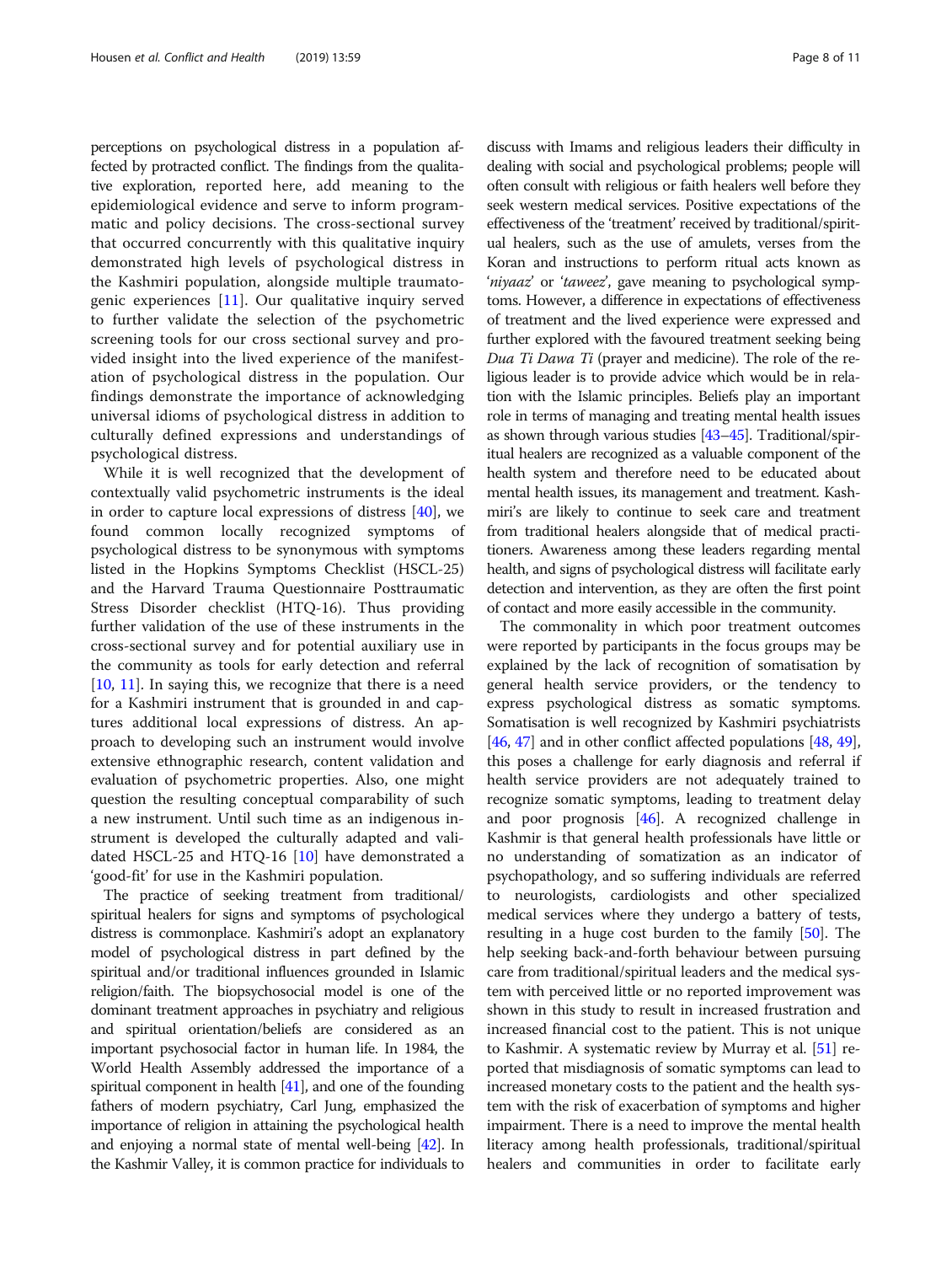detection of psychopathology and psychological distress and ensure timely access to care and treatment. There is also a need for research that tests the effectiveness of interventions and builds a basis for evidence based practice in the Kashmiri context, with a focus on early detection, management and appropriate referral.

The World Health Organization (WHO) has strongly advocated for the introduction of mental health in primary health care [\[52](#page-10-0), [53\]](#page-10-0). In 1999 the government of India initiated the District Mental Health Plan (DMHP) with the intention of staggering a rolling out of community based mental health services in all states of India [[28\]](#page-9-0). The program commenced in Jammu/Kashmir in 2004–2005, however, the 2012 National Mental Health Plan (NMHP), reports results from a review of the DMHP, stating it was barely functional in most districts [[28](#page-9-0)]. The 2012 NMHP suggests a renewed commitment by the government of India to address the mental health needs of its population and called for research which could 'offer insights as well as pathways for change'. [[28](#page-9-0)] However, challenges continue to plague the effective roll out of the NMHP across India with leadership, governance/administration, financial and human resources, community and stakeholder participation, training of health staff including community mental health professionals, and robust mechanisms for monitoring and evaluation all being implicated as determinants for successful implementation [[54\]](#page-10-0). Other studies have shown community engagement, mobilization and sensitization have been recognized as key components in ensuring successful implementation of mental health programming [[44,](#page-10-0) [55\]](#page-10-0), however, community based mental health programmes have been implemented with mixed success [\[56](#page-10-0)–[58](#page-10-0)]. A recognized challenge is the recruitment, training and retaining mental health service providers [[59,](#page-10-0) [60](#page-10-0)]. Commitment at all levels in the health system are needed to address the mental health needs of local populations.

Trusting and supportive relationships between service providers and recipients [[44](#page-10-0), [61\]](#page-10-0),group-based programs [[55,](#page-10-0) [62\]](#page-10-0) and culturally relevant activities [[44,](#page-10-0) [60,](#page-10-0) [61](#page-10-0)], have been shown to increase social connectedness, decreasing isolation and thereby improve resilience. However, the evidence-base is weak at best.<sup>63</sup> What is lacking in the design and implementation of mental health programs in conflict affected populations is a comprehensive approach co-designed, implemented and evaluated with and by communities.

The main strength of this study is the participation of nearly two hundred individuals, representing a crosssection of ages across different regions of the Kashmir Valley. The collective experience of protracted conflict provided a common experience with participants in the focus group discussions expressing a shared and individual testimony; related issues associated with psychological

distress were discussed with seemingly no/little reservation in spite of the recognised social stigma attached to symptoms of psychological distress. Focus groups are recognised as an effective means of gaining a 'collective testimony' of issues of importance to communities, drawing out a narrative and capturing how meanings around shared experiences are co-constructed. A limitation associated with focus group discussions is that participants may perceive varying levels of freedom to share experiences and views, particularly if they are known to differ from popular views. This may lead to the introduction of social desirability bias with some participants suppressing views or self-censoring what they disclose and the repetition of more acceptable 'community narratives'. The facilitators, in this study, worked to reduce the impact of social desirability bias and dominant responder bias by encouraging the expression of different opinions and views, and providing opportunity for all participants to contribute to the discussion. The use of convenience and snow ball sampling methods may have introduced bias in that participants are not representative of the entire population and likely do not include the voice of marginalized populations. Non-probability sampling techniques have been recognized as viable alternatives in exploratory research with constraints on time and resources.<sup>64</sup> This method of sampling was considered acceptable for our study aim and design. The use of Kashmiri clinical psychologists as facilitators during the focus group discussions was viewed as a strength, their in-depth knowledge of the manifestation of mental distress within their own population and the language used to describe idioms of distress ensured continuity of discussions. Their skill in facilitating discussions and probing for further information/clarification were also viewed as an asset. However, it must be acknowledged that prior knowledge and experience may also lead one to make assumptions or unconsciously direct the research data collection/analysis and interpretation. The impact of researcher induced bias was minimized through open discussions and reflections by the team throughout the research process, listening to recorded sessions and providing feedback, keeping research diaries and the cross-checking of thematic analysis by an experienced qualitative researcher who did not have a background in psychology.

#### Conclusion

Our research has highlighted a need for co-constructed models of community based mental health service delivery, where communities, medical professionals, religious leaders and traditional/spiritual healers are engaged in the design, implementation and evaluation of service delivery. Knowledge and understanding of local conceptualisations in tandem with universal idioms of distress is essential to inform public mental health program and policy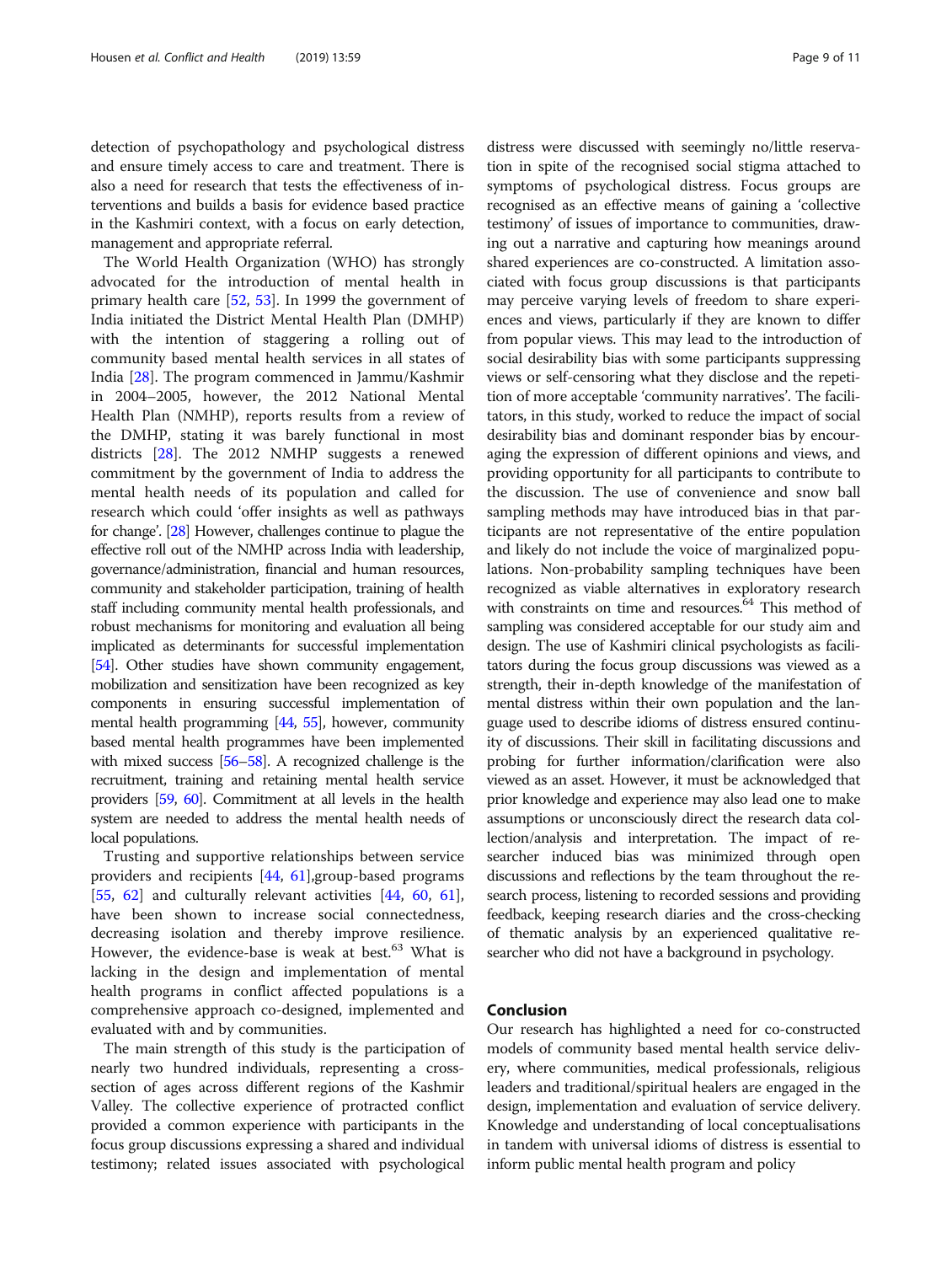#### <span id="page-9-0"></span>Supplementary information

Supplementary information accompanies this paper at [https://doi.org/10.](https://doi.org/10.1186/s13031-019-0243-8) [1186/s13031-019-0243-8.](https://doi.org/10.1186/s13031-019-0243-8)

Additional file 1: Interview Guide for Focus Group Discussions

#### Abbreviations

AFSPA: Armed Forces Special Powers Act; ERB: Ethics Review Board; FGD: Focus group Discussion; HSCL-25: Hopkins Symptoms Checklist, 25 items; HTQ: Harvard Trauma Questionnaire; IMHANS: Institute of Mental Health and Neurosciences; MSF: Médecins Sans Frontières; OHCHR: Office of the United Nations High Commission for Human Rights; PSA: Public Safety Act; PTSD: Posttraumatic Stress Disorder

#### Acknowledgements

We would like to thank all those involved in this study and the Kashmiri people for generously giving their time to be interviewed.

#### Authors' contributions

TH conceived and designed the study. TH and SA developed the semi structured interview guide. TH, SA and AS wrote the first draft of the manuscript. SA and AS implemented the focus groups. SA cross-checked the transcripts with the audio recordings. TH and SA coded and analysed the data. SS, GP and AL contributed to the interpretation of the results and subsequent drafts of this manuscript. All authors have seen and approved the final version of this manuscript for publication.

#### Funding

This research was funded by Médecins Sans Frontières/Doctors Without Borders, India.

#### Availability of data and materials

Access to data can be provided on reasonable request to and approval from the Medical Director at Médecins Sans Frontières, Amsterdam the Netherlands.

#### Ethics approval and consent to participate

Ethics Approval was obtained from Médecins Sans Frontières Ethics Review Board (ERB) (ID 1516), the Government Medical College Srinagar ERB (ID 19/ ETH/GMC/ICMR), and the Australian National University Human Research Ethics Committee (ID 2015/516). Data included no personal identifiers.

#### Consent for publication

not applicable.

#### Competing interests

All authors declare they have no competing interests.

#### Author details

<sup>1</sup>National Centre for Epidemiology and Population Health, Australian National University, ACT, Canberra 2600, Australia. <sup>2</sup>Department of Psychology, University of Kashmir, Hazratbal, Srinagar, Jammu and Kashmir 190006, India. <sup>3</sup>Ranchi Institute of Neuro-Psychiatry and Allied Sciences (RINPAS), Kanke Rd, Kanke, Ranchi, Jharkhand 834006, India. <sup>4</sup>Radbound University Medical Center, Geert Grooteplein Zuid 10, Nijmegen 6525 GA, Netherlands. 5 Médecins Sans Frontières, Plantage Middenlaan 14, 1018 Amsterdam, DD, Netherlands.

#### Received: 1 July 2019 Accepted: 27 November 2019 Published online: 12 December 2019

#### References

- 1. Silove D, Liddell B, Rees S, et al. Effects of recurrent violence on posttraumatic stress disorder and severe distress in conflict-affected Timor-Leste: a 6-year longitudinal study. Lancet Glob Health. 2014;2(5):e293–300.
- Jayasuriya D, Jayasuriya R, Tay AK, Silove D. Associations of mental distress with residency in conflict zones, ethnic minority status, and potentially modifiable social factors following conflict in Sri Lanka: a nationwide crosssectional study. Lancet. 2016;3(2):145–53.
- 3. Charlson F, van Ommeren M, Flaxman A, Cornett J, Whiteford H, Saxena S. New WHO prevalence estimates of mental disorder in conflict settings: a systematic review and meta-analysis. Lancet. 2019;394(10194):240–8.
- 4. Shekhawat A. Conflict induced displacement: the Pandits of Kashmir. Mumbai: Centre for African Studies, University of Mumbai; 2007.
- 5. Metcaff BD, Metcaff TR. A concise history of modern India. 2nd ed. Cambridge: Cambridge University Press; 2006.
- 6. International Peoples Tribunal of Human Rights and Justine in Indian-Administered Kashmir. Structures of violence: The Indian state in Jammu and Kashmir. Srinagar: The International Peoples' Tribunal on Human Rights and Justice in Indian-Administered Kashmir (IPTK) and the Association of Parents of Disappeared Persons (APDP), 2015.
- 7. De Jong K, Ford N, Van de Kam S, et al. Conflict in the Indian Kashmir Valley I: exposure to violence. Confl Heal. 2008;2(10):1–7.
- 8. De Jong K, Van de Kam S, Ford N, et al. Conflict in the Indian Kashmir Valley II: psychosocial impact. Confl Heal. 2008;2(11):1–8.
- 9. United Nations High Comission for Human Rights. Report on the Situation of Human Rights in Kashmir: Developments in the Indian State of Jammu and Kashmir from June 2016 to April 2018, and General Human Rights Concerns in Azad Jammu and Kashmir and Gilgit-Baltistan: United Nations High Comission for Human Rights, 2019.
- 10. Housen T, Lenglet A, Ariti C, et al. Validation of mental health screening instruments in the Kashmir Valley. India Transcult Psychiatry. 2018;55(3):361–83.
- 11. Housen T, Lenglet A, Ariti C, et al. Prevalence of anxiety, depression and post-traumatic stress disorder in the Kashmir Valley. BMJ Glob Health. 2017; 2(4):e000419.
- 12. Hassan A, Shafi A. Impact of conflict situation on mental health in Sinagar, Kashmir. Bangladesh J Sociol. 2013;10(1):101–26.
- 13. Shoib S, Dar MM, Bashir H, Qayoom G, Arif T. Psychiatric morbidity and the socio-demographic determinants of patienst attempting suicide in Kashmir valley: a cross-sectional study. Int J Health Sci Res. 2012;2(7):45–53.
- 14. Khan JI. Armed conflict: changing instruments and health outcomes, a study of urban households in Kashmir. Int J Phys Soc Sci. 2013;3(7):1–14.
- 15. Margoob AM, Ahmad SA. Communicty prevalence of adult post traumatic stress disorder in South Asia: experience from Kashmir. Jammu Kashmir Pract. 2006;13(1):S18–25.
- 16. Ayub M, Poongan I, Massod K, et al. Psychological morbidity in children 18 months after Kashmir earthquake of 2005. Child Psychiatry Hum Dev. 2012; 43:323–36.
- 17. Chaada RK, Malhotra A, Kaw N, Singh J, Sethi H. Mental health problems following the 2005 earthquake in Kashmir: findings of community-run clinics. Prehosp Disaster Med. 2007;22(6):541–5.
- 18. Naeem F, Ayub M, Masood K, et al. Prevalence and psychosocial risk factors for PTSD: 18 months after Kashmir earthquake in Pakistan. J Affect Disord. 2011;130:268–74.
- 19. World Health Organization. Intervention Guide Mental Health Gap Action Programme.mhGAP intervention guide for mental, neurological and substance use disorders in non-specialized health settings: mental health Gap Action Programme (mhGAP). 2019. Accessed online [https://www.who.](https://www.who.int/publications-detail/mhgap-intervention-guide---version-2.0) [int/publications-detail/mhgap-intervention-guide---version-2.0](https://www.who.int/publications-detail/mhgap-intervention-guide---version-2.0).
- 20. Organization Wh. mhGAP operations manual. Geneva: World Health Organization: 2018.
- 21. World Health Organization. Improving health systems and services for mental health. Geneva: World Health Organization; 2009.
- 22. World Health Organization. Mental health action plan 2013–2020. Geneva: World Health Organization; 2013.
- 23. Patel V, Belkin GS, Chockalingam A, Cooper J, Saxena S, Unützer J. Grand challenges: integrating mental health services into priority health care platforms. PLoS Med. 2013;10(5):e1001448.
- Cohen A, Eaton WW, Radtke B, et al. Three models of community mental health services in low-income countries. Int J Ment Heal Syst. 2011;5(3):1–10.
- 25. Murthy S. Mental health initiatives in India (1947-2010). National Med J India. 2011;24(2):26–35.
- 26. Goel DS. Why mental health services in low and middle income countries are under resourced, under performing: an Indian perspective. National Med J India. 2011;24(2):94–7.
- 27. Government of India. XIIth plan: district mental health plan. New Delhi: Policy Group DMHP; 2012.
- 28. MacLachlan M. Culture and health: a critical perspective towards global health. West Sussex, United Kingdom: John Wiley & Sons; 2006.